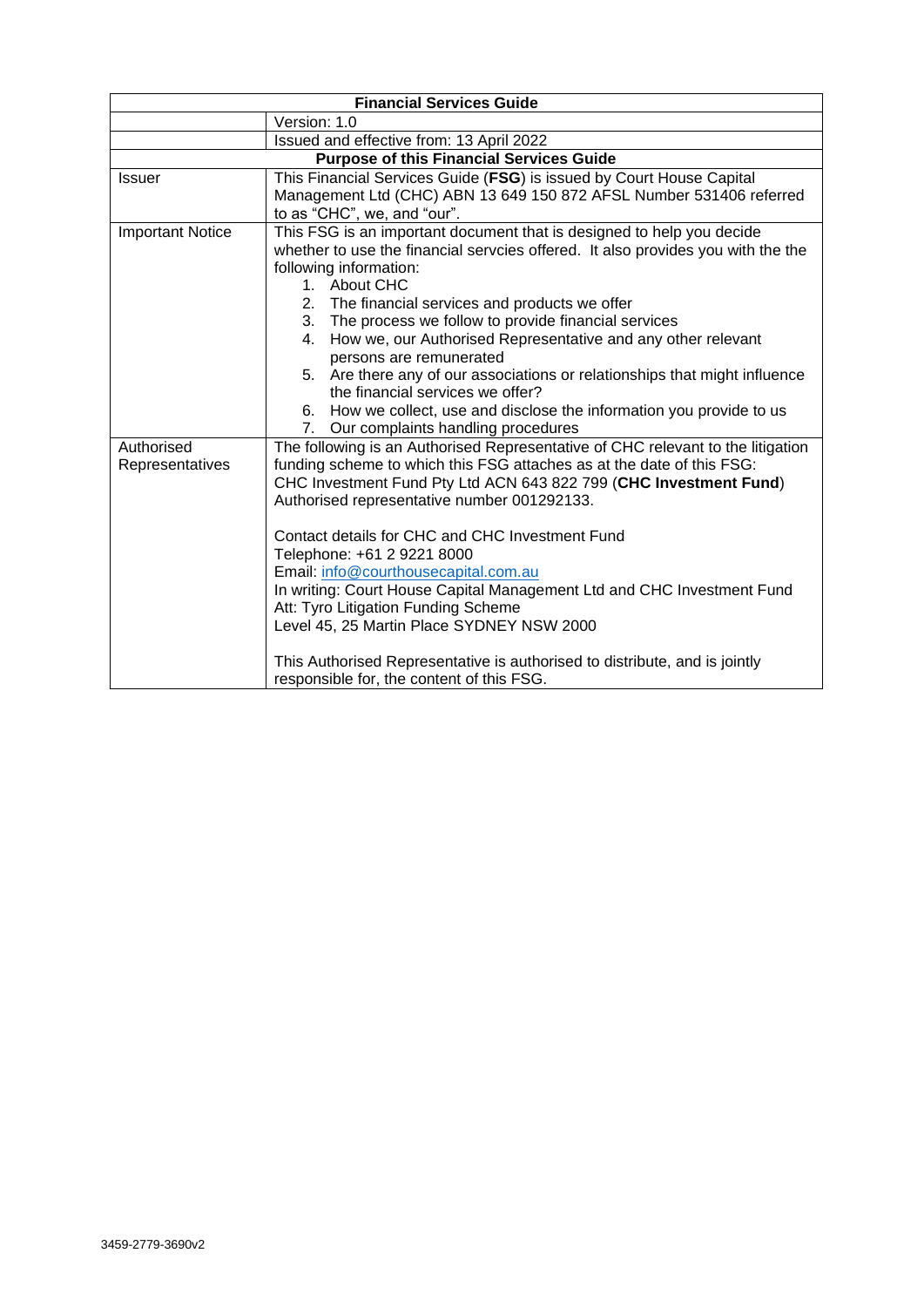# **1. ABOUT CHC**

CHC is a 100% owned subsidiary of Court House Capital Pty Ltd ACN 643 811 438. CHC and its related entities provide claim management services and funding for litigation claims. Our contact details are as follows:

Court House Capital Management Ltd Level 45, 19 Martin Place, Sydney, NSW 2000 Australia Telephone: +61 2 9221 8000

Email: info@courthousecapital.com.au Website: www.courthousecapital.com.au

### **2. THE FINANCIAL SERVICES AND PRODUCTS WE PROVIDE**

CHC is authorised to provide financial product advice and deal in transactions involving financial products for retail clients (provided that any financial product advice is limited to general financial product advice), and is authorised to:

- (a) provide general financial product advice to retail clients for interests in managed investment schemes limited to litigation funding schemes;
- (b) provide general financial product advice to wholesale clients for interests in managed investment schemes excluding investor directed portfolio services;
- (c) deal in a financial product by:
	- i. issuing, applying for, acquiring, varying or disposing of a financial product to retail clients for interests in managed investment schemes limited to litigation funding schemes;
	- ii. issuing, applying for, acquiring, varying or disposing of a financial product to wholesale clients for interests in managed investment schemes excluding investor directed portfolio services;
	- iii. applying for, acquiring, varying or disposing of a financial product on behalf of another person to retail and wholesale clients in respect of the following classes of products:
		- A. general insurance products;
	- iv. applying for, acquiring, varying or disposing of a financial product on behalf of another person to wholesale clients in respect of the following classes of products:
		- A. interests in managed investment schemes excluding investor directed portfolio services;
- (d) operate litigation funding schemes in its capacity as responsible entity to retail and wholesale clients;
- (e) operate custodial or depository services other than investor directed portfolio services to wholesale clients.

CHC Investment Fund is authorised to deal in transactions involving financial products for retail clients, and is authorised to:

- (a) provide general financial product advice to retail clients for interests in managed investment schemes limited to litigation funding schemes;
- (b) provide general financial product advice to wholesale clients for interests in managed investment schemes limited excluding investor directed portfolio services;
- (c) deal in a financial product by:
	- i. applying for, acquiring, varying or disposing of a financial product on behalf of another person to retail and wholesale clients in respect of the following classes of products:
		- A. general insurance products;
	- ii. applying for, acquiring, varying or disposing of a financial product on behalf of another person to wholesale clients in respect of the following classes of products:
		- A. interests in managed investment schemes excluding investor directed portfolio services.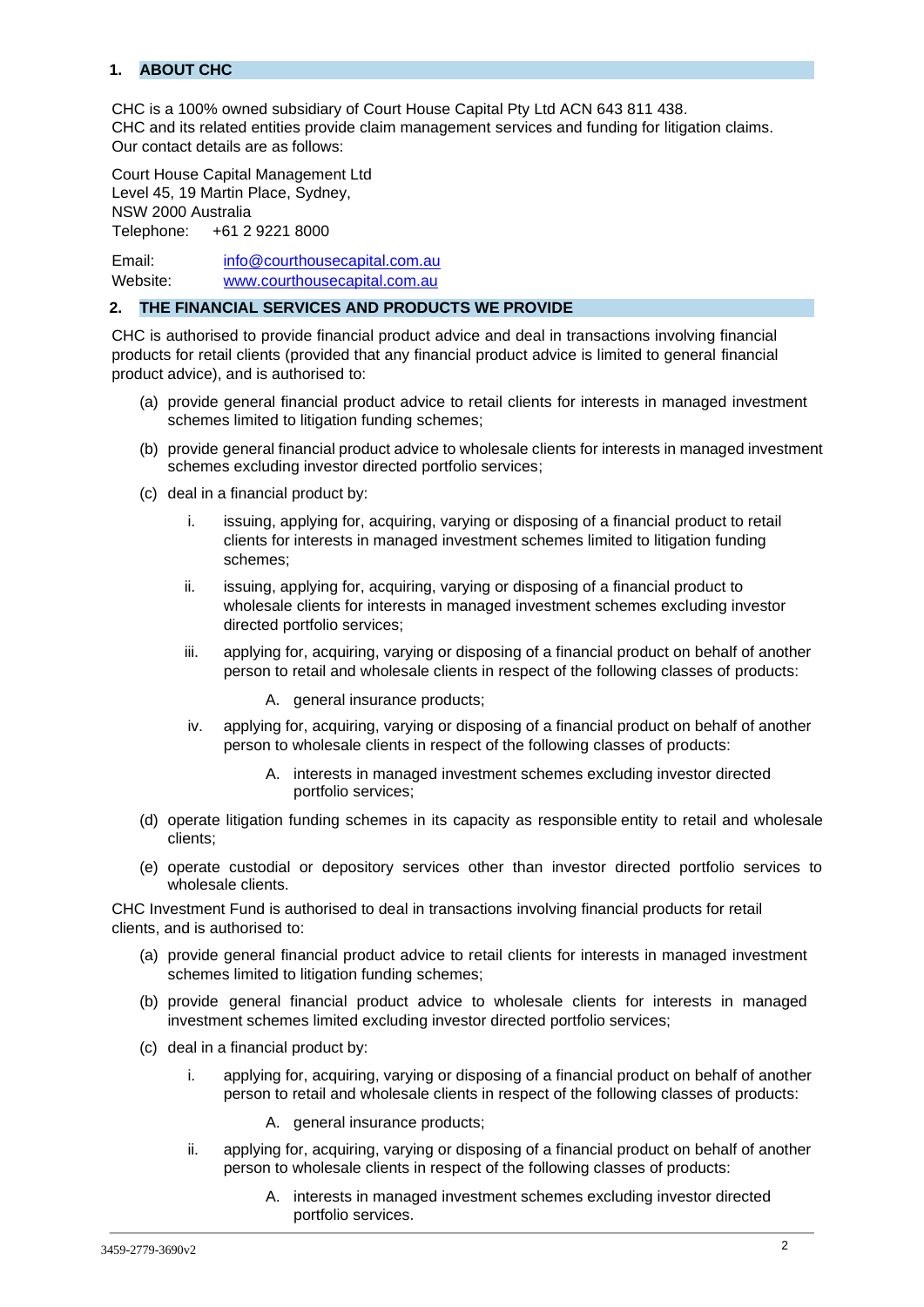### **3. THE PROCESS WE FOLLOW TO PROVIDE FINANCIAL SERVICES**

We or our Authorised Representative may provide you with the following documents:

- A Product Disclosure Statement (**PDS**) which contains information about the benefits, risks and other features of a litigation funding scheme operated by CASL Governance Ltd as responsible entity, and which will enable you to make an informed decision about whether to proceed. The PDS also includes some information about the constitution and compliance plan of the scheme.
- A Litigation Management & Funding Agreement (**LMFA**). The LMFA contains the obligations of other parties to you, and you to other parties, and the contracted financial arrangements between you and other parties. The LMFA also provides an outline of responsibilities and decision making authority you transfer to other parties, as well as the processes for dispute resolution for issues that arise between you and the other parties.
- A Lawyer's Retainer (**LR**): The LR is an agreement between you and the law firm that governs the obligations and conduct of any legal work to be conducted by the law firm on behalf of you. The LR includes the contractual terms you agree to, in particular with regards to time recording, billing and payment. The LR also provides an outline of the complaints and dispute resolution process for issues that arise between you and the law firm.

## **4. HOW WE AND THE AUTHORISED REPRESENTATIVES ARE REMUNERATED**

CHC receives fees from CHC Investment Fund for the provision of relevant regulated financial services. These fees are generally fixed in nature and do not contain any contingency, bonus or commission elements.

The Authorised Representative receives specific fees for service and may receive fees contingent on the achievement of a particular outcome or financial hurdle in relation to a litigation funding scheme.

These fees are outlined in the relevant PDS. Persons that work for the Authorised Representative are typically salaried and may, subject to certain key performance indicators and applicable laws, receive short and long term cash or non-cash incentive payments.

### **5. ARE THERE ANY OF OUR ASSOCIATIONS OR RELATIONSHIPS THAT MIGHT INFLUENCE THE FINANCIAL SERVICES WE OFFER?**

All associations or relationships that are relevant to financial services or products we might offer are disclosed in the PDS, LMFA and LR.

Actual or perceived conflicts of interest may arise from time to time through the provision of financial services or products. The processes for identifying, reporting and managing actual or perceived conflicts of interest are outlined in CHC's conflicts of interest policy. The conflicts of interest policy of CHC is available on our website at www.courthousecapital.com.au

### **6. HOW WE COLLECT, USE AND DISCLOSEINFORMATION**

#### *Information maintained in your file*

Any personal information or information provided by you to CHC or its Authorised Representative will be retained in a secure file or folder, in soft or hard copy.

Copies of any FSG, PDS, LMFA or LR relevant to financial services or products provided to you will be retained, including any supplementary documents issued from time to time.

You may ask CHC or its Authorised Representative if you would like to examine the information retained by CHC or its Authorised Representative relating to you. Any such requests must be in writing and CHC or its Authorised Representative must address your request within a reasonable time period.

#### *Your Privacy*

We are committed to maintaining the privacy and security of your personal information.

Your personal information will be collected for the primary purpose of providing you with the services described in this FSG. If you do not provide the personal information requested, we may be unable to provide you with the financial services you have requested.

In connection with providing our services to you, we may disclose information about you to our Authorised Representatives and to other professionals, insurance providers, product issuers, auditors and our service providers. It is unlikely that we will disclose your personal information to overseas